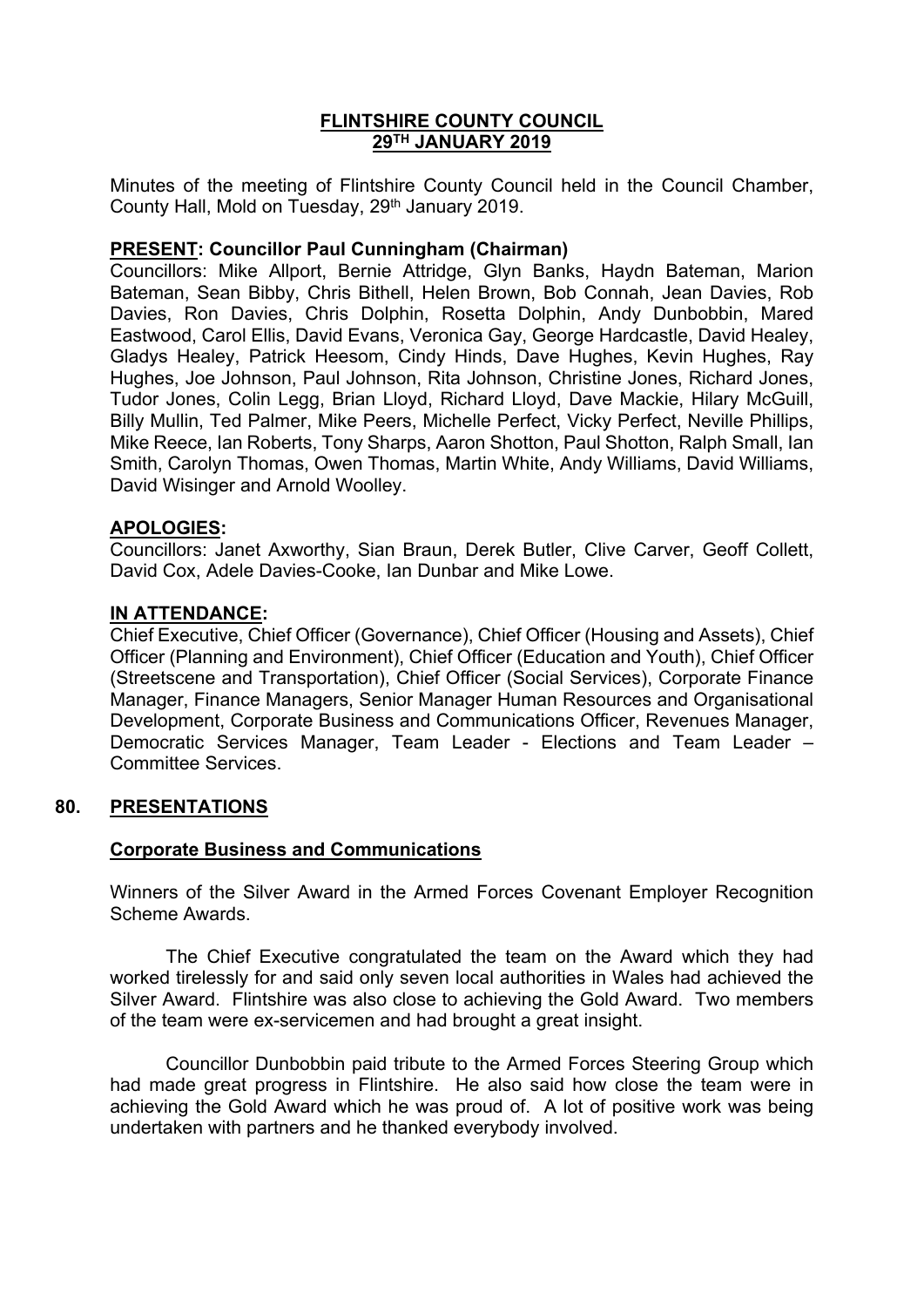# **Human Resources and Organisational Development**

Finalists in Best Change Management Initiative category of the Chartered Institute of Personnel and Development Wales Awards 2018 for its work in the transition of services to Aura Wales.

The Chief Executive said this was a combined Council and Aura team award which was about how the process was handled, including personnel, in establishing a Mutual model. This required trust in the Council and support was provided from the Unions - he paid tribute to everybody involved.

Councillor Mullin congratulated the team on being finalists in the category which demonstrated their commitment, dedication and professionalism.

### **81. MINUTES**

The minutes of the meetings held on 11<sup>th</sup> December 2018 were submitted and confirmed as a correct record.

### **RESOLVED:**

That the minutes be approved and signed by the Chairman as a correct record.

## **82. DECLARATIONS OF INTEREST**

The Chief Officer (Governance) said a personal interest would be recorded for those Members who were on the North Wales Fire and Rescue Authority in relation to agenda item number 13 – White Paper Reform of Fire and Rescue Authorities in Wales.

On agenda item number 14 – Pay Policy Statement for 2019/20 – Members who had family members who were employed by the Council would need to declare a personal interest. Accordingly, Councillors Attridge, Bithell, McGuill, Mullin, Phillips, Aaron Shotton, Small, Smith and Carolyn Thomas declared personal interests.

In response to a question from Councillor Dunbobbin, the Chief Officer said an interest did not need to be declared for him being in receipt of Council Tax benefit.

#### **83. CHAIRMAN'S COMMUNICATIONS**

A copy of the Chairman's Communications had been circulated to all Members prior to the meeting.

Councillor Phillips thanked the Chairman for visiting Mrs Rowlands, a constituent within his ward, on her 100<sup>th</sup> birthday which was greatly appreciated given that it was on New Year's Eve. He also thanked Councillor Attridge for his swift response when a fire had broken out at a property. Following a question, the Chief Executive said that a list of emergency contacts would be re-issued to Members.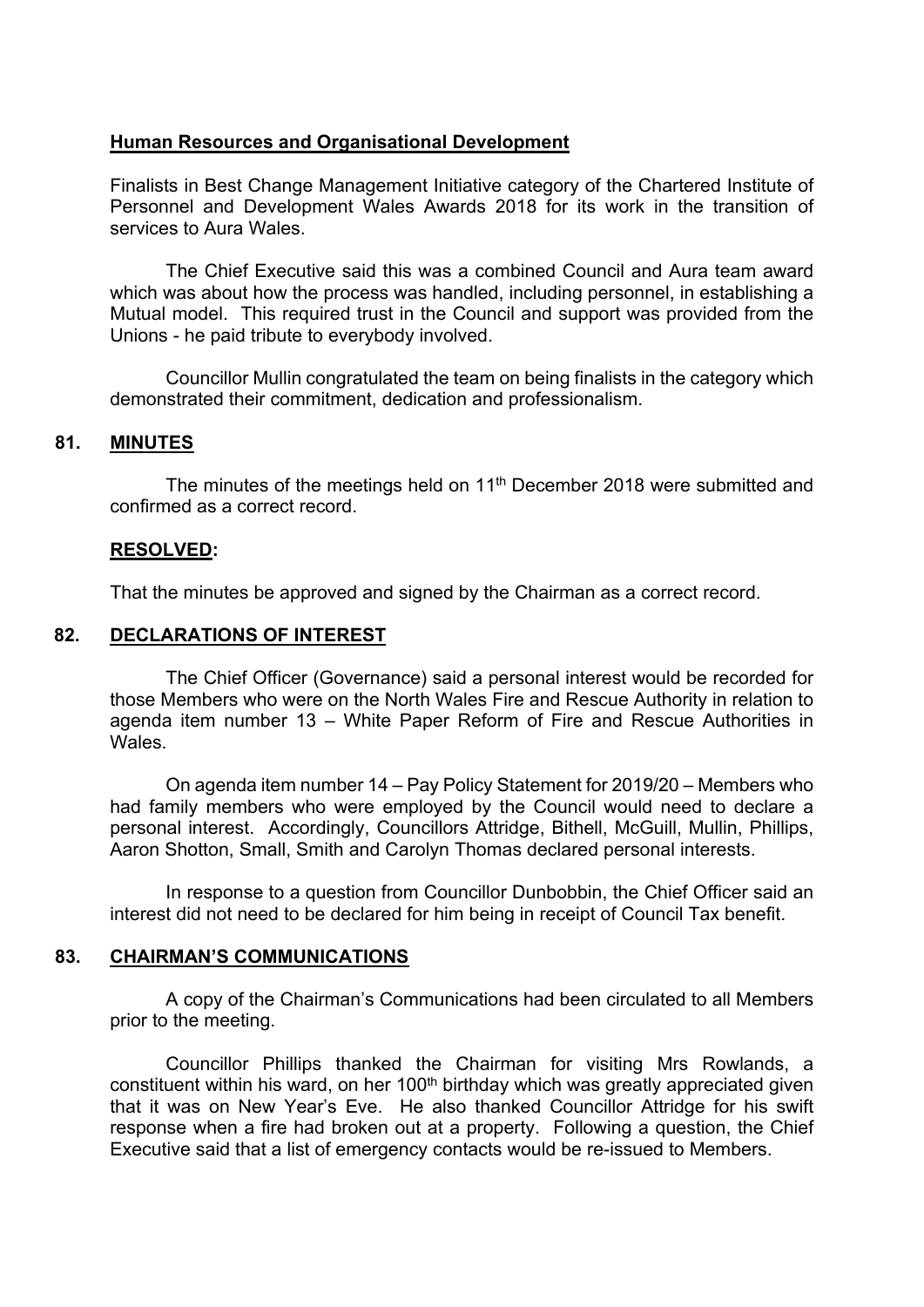### **84. PETITIONS**

Councillor Richard Lloyd presented a petition from the residents of Saltney for 20mph speed limits to be enforced on residential streets in Saltney, and for traffic calming measures to be installed on the roads. This followed a serious road traffic incident where a 10 year old boy was seriously injured.

### **85. PUBLIC QUESTION TIME**

None were received.

### **86. QUESTIONS**

None were received.

# **87. QUESTIONS FROM MEMBERS ON COMMITTEE MINUTES**

None were received.

### **88. NOTICES OF MOTION**

None were received.

# **89. COUNCIL FUND BUDGET 2019/20 – THIRD AND CLOSING STAGE**

The Chief Executive introduced the Council Fund Budget 2019/20 – Third and Closing Stage report to which the Cabinet report of 22nd January 2019 was appended. Additional information had been circulated to Members the previous day, following a request at Cabinet, on the non-mandatory services which could be at risk if no additional funding was forthcoming from WG, and the Council Tax equivalent of those services.

The Chief Officer (Governance) explained that it was the collective duty of Council to set a legal and balanced budget. He explained the importance of not overloading the budget with risks and that any proposals put forward would have to have realistic timescales and be deliverable, with sufficient finances set aside for main risks. He concluded with the need for Members to listen to the advice from the statutory roles of the Section 151 Officer and the Chief Executive in advising the Council.

The Chief Executive and Corporate Finance Manager delivered a presentation which covered the following areas:

- Setting a legal and balanced budget;
- Updated forecast for 2019/20;
- Stage 1 Corporate Budget Solutions;
- Stage 2 Portfolio Business Plan Proposals;
- Final Settlement:
- Other changes to the forecast 2019/20;
- Impact of grant announcements;
- Summary of revised forecast;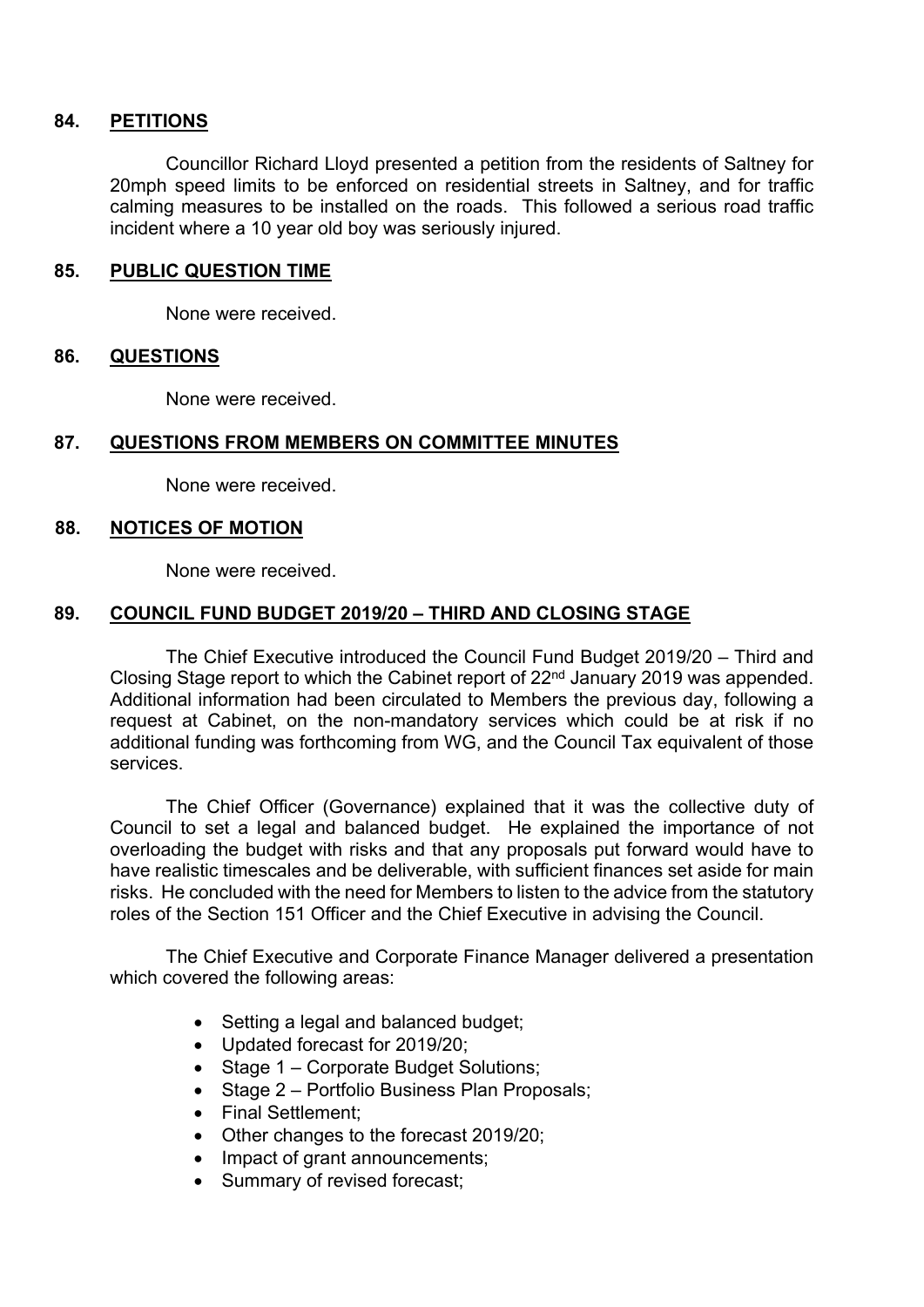- Remaining options and possibilities;
- Reserves and balances;
- Types of reserves;
- Managing the in-year 2019/20;
- Prudent level of reserves for 2019/20;
- Council Tax:
- Potential Council Tax rises in Wales 2019/20;
- Council Tax (Band D) comparators 2018/19;
- Council Tax indicative comparators 2019/20;
- Council Tax indicative Welsh comparators 2019/20;
- Schools and Social Care budgets;
- Schools funding 2019/20;
- Social Care funding 2019/20;
- Professional opinions:
- Future outlook:
- Medium term forecast:
- #backtheask:
- Update from the AMs and MPs meeting;
- Budget scenarios; and
- Next steps and timelines.

The Chief Executive said the options remaining to achieve a legal and balanced budget were outlined in the Cabinet report. The scope for further service reductions for this financial year of any scale had been exhausted, and the portfolio resilience statements which demonstrated the risks to service capacity and performance of any other budget reductions had been accepted by Overview and Scrutiny Committees and Cabinet. A number of Member workshops had also been held. He commented on the implications of potential suggestions at this late stage including workforce and trade union relationships. Any new decisions would take time to implement and could not result in immediate or sufficient savings for the 2019/20 budget year as a consideration in balancing the budget.

The position of the specific requests made to Welsh Government (WG) for financial assistance was detailed in the report. Beyond a financial intervention by WG the only remaining budget options to balance the budget were Council Tax income and reserves and balances, with the scope for the latter being limited. The Corporate Finance Manager provided an explanation of the proposed prudent level of reserves he was recommending to be held to mitigate the impact of the factors outlined in the report. Based on the analysis in the report, there was only a relatively small amount of reserves of £0.189m available to make a further contribution to the budget for 2019/20.

On potential Council Tax rises, the Chief Executive provided information on indicative figures on the increase range and how many councils that applied to – there were three Councils currently known to be looking to set a 9%+ Council Tax rise. He emphasised that 8.5% was not recommended by officers, but this was the figure that would bridge the budget gap and was a requirement as the calculations stood. The addition of the increase in the North Wales Fire and Rescue Levy would need to be included, bringing the overall increase to 8.9%.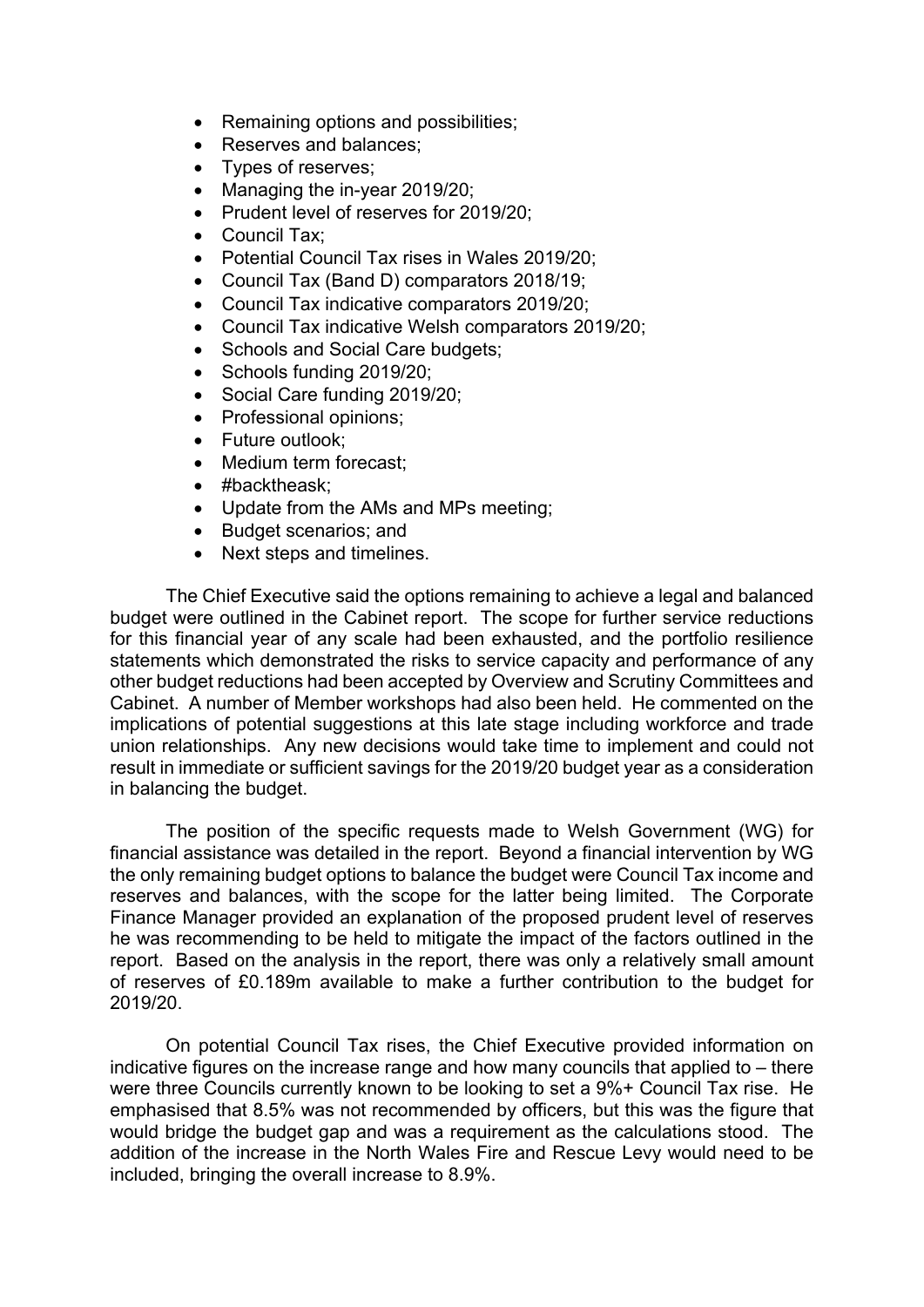The Revenues Manager explained that, based on that 8.9% increase, it would equate to an annual increase of £104.81 for an average Band 'D' household, which was £8.73 per month. Latest intelligence indicated that an 8.9% increase would result in Flintshire setting a Council Tax charge which would be £34 lower than the Welsh average for 2019/20.

The Corporate Finance Manager and Chief Executive confirmed that their professional opinions were as detailed in the report to Cabinet. The Chief Executive commented on the risks to the workforce with many teams already under stress due to (a) service demands and (b) cumulative reductions in their capacity. Intricate financial forecasting had taken place and the figures provided to Members were robust.

The budget scenarios were:

**Scenario 1:** the Council sets a budget within its known resources and without any national support. The Chief Executive said this would be difficult but it could be achieved.

**Scenario 2:** local government receives an improved Settlement and the Council can set a budget with more resources. The Chief Executive said there was little chance of this happening.

**Scenario** 3: Flintshire receives an improved Settlement with supplementary funding and the Council can set a budget with more resources. The Chief Executive said this had never happened before so he felt the probability was very low.

**Scenario 4:** the Council cannot set a legal and balanced budget and has to default to the statutory procedures and risk a national intervention. The Chief Executive said this was the default position and a situation nobody would want to find themselves in. The Corporate Finance Manager would need to issue a Section 114 Notice where an action plan would need to be agreed in 21 days for the Council to recover its budget in-year and would only be allowed to spend on committed expenditure – anything discretionary would have to be suspended and the situation could spiral out of control. No Council in Wales had ever had to issue a 114 Notice.

There was a final engagement planned with WG which had been arranged by Councillor Kevin Hughes, which would see a delegation of Members attending the Senedd on Tuesday 5<sup>th</sup> February and hopefully meet with Assembly Members – full details would be available nearer the time. Following that there was a County Council meeting on 19<sup>th</sup> February prior to the formal setting of the Council Tax on 28<sup>th</sup> February.

Councillor Aaron Shotton thanked all officers who had undertaken work on the budget to date and commented on the number of County Council, Cabinet, Overview and Scrutiny Committee meetings and workshops that had taken place where they budget had been discussed prior to today. Each Member meeting had universally recognised and accepted that there was no further efficiencies of scale to be found in services without putting those services at risk.

The Council had been through ten years of austerity and a pragmatic crossparty approach had been adopted which had seen services protected and a change in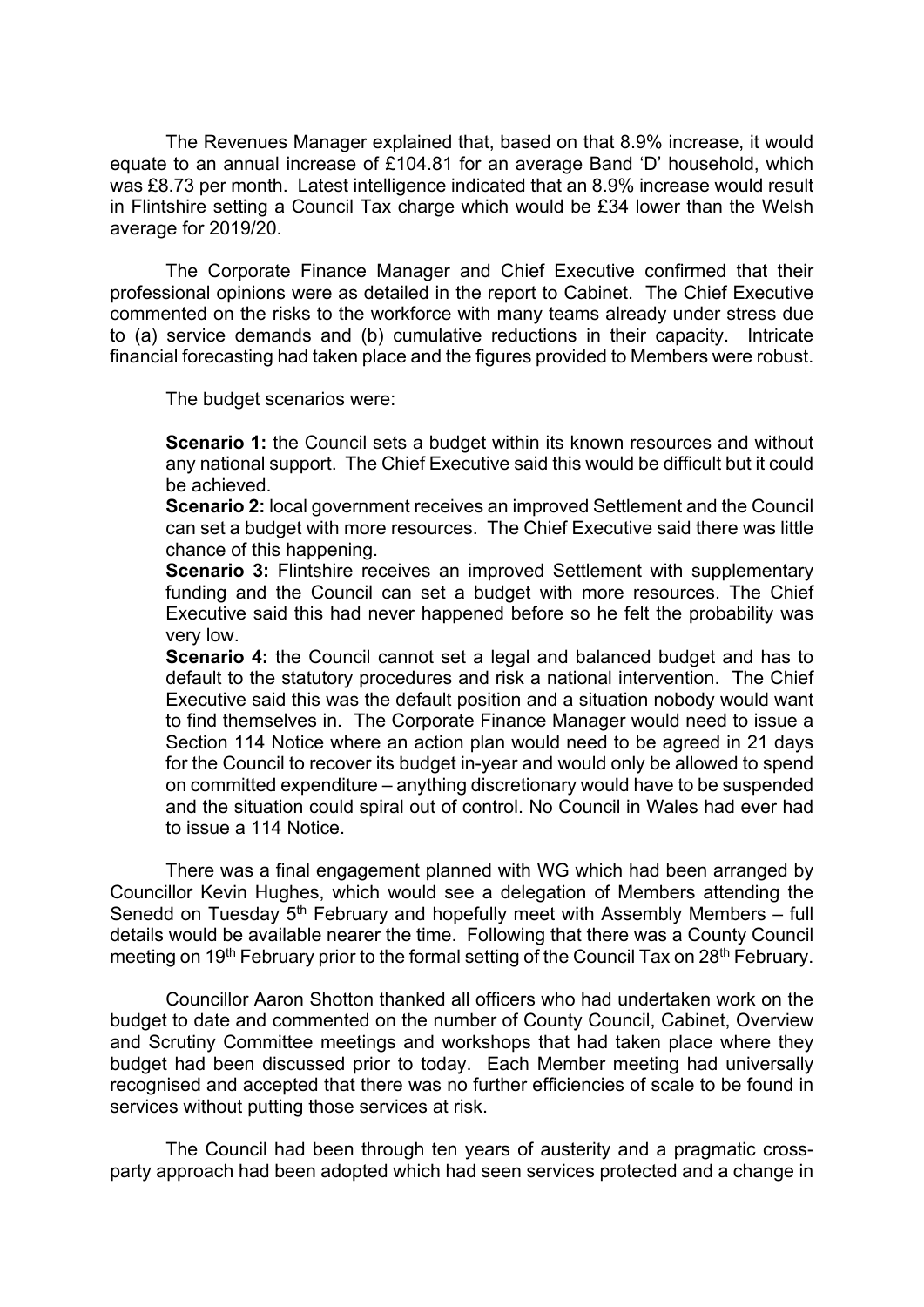delivery models. Flintshire was one of the most cost effective councils in Wales and that could be demonstrated by the efficiencies found whilst still providing the level of services it did. However, the Council was now at the limit and there were no further efficiencies to be found. He reiterated the situation in that if no further intervention was received from WG, the only options to bridge the funding gap was Council Tax and the use of reserves and balances, which was limited. He moved deferment of the item until the cross party delegation had been to WG on 5<sup>th</sup> February because, if additional funding was made available, the Council Tax increase could be suppressed. He thanked Councillor Kevin Hughes for organising the delegation to WG and engendering the cross party approach.

Recognition and support was being sought from WG for the needs of Flintshire residents and businesses – WG expected the average Council Tax increase to be 6.5% yet Flintshire was looking at 8.5% which was a step too far and support was needed. Advice had been received on the implications for the Council if a legal and balanced budget was not set – there needed to be acceptance across the Chamber that there were no further efficiencies available. If a legal and balanced budget was not set then non mandatory services would be at risk and he cited examples of the music service, Theatr Clwyd, youth services, play schemes, countryside services and subsidised buses. Councillor Attridge seconded the proposal for deferment of the item.

Councillor Peers said it was appropriate to defer the item, particularly based on resolution (2) from Cabinet on 22nd January *"that Cabinet advise Council that in the absence of an improvement in the Local Government Settlement by Welsh Government then the Council will have to rely on a Council Tax rise in the region of 8.5% to meet its own expenditure requirements for 2019/20 (excluding the increase in the Levy of the North Wales Fire and Rescue Authority)".* He commented on Councillor Aaron Shotton's remarks at the County Council meeting on 11<sup>th</sup> December where he said funding from WG was inadequate and that he did not wish to see a Council Tax rise in the region of 9%; this had been reiterated by Councillor Peers at the meeting that had taken place with AM's on  $11<sup>th</sup>$  January where Councillor Shotton said it was unlikely any Member would want to support such a rise in Council Tax. The Cabinet report of 22<sup>nd</sup> January stated the Settlement was still inadequate to meet Flintshire's funding requirements.

On the potential 8.5% Council Tax rise, Councillor Peers said the gap should be funded by WG, not local tax payers and asked what the Leadership was proposing if there was no improvement in funding from WG? He commented on the Stage 1 proposals which had been previously agreed where a 4.5% increase in Council Tax had been approved along with £1.9m VAT rebate taken from reserves. On the per capita table, Flintshire was 19th out of 22 local authorities and £134 per person lower than the Welsh average – he provided details of the top six Councils in the annual Settlement and the increase they had received on the provisional Settlement.

In March 2018 the reserves, as listed by the Wales Audit Office (WAO) were  $£49m - further reserves needed to be considered. £1.4m had been recovered from$ the change in accounting policy for the Minimum Revenue Provision (MRP) and was available to be used from reserves. Cabinet transferred it into the contingency reserve in September 2018. At the same time, £1.9m VAT rebate was also transferred,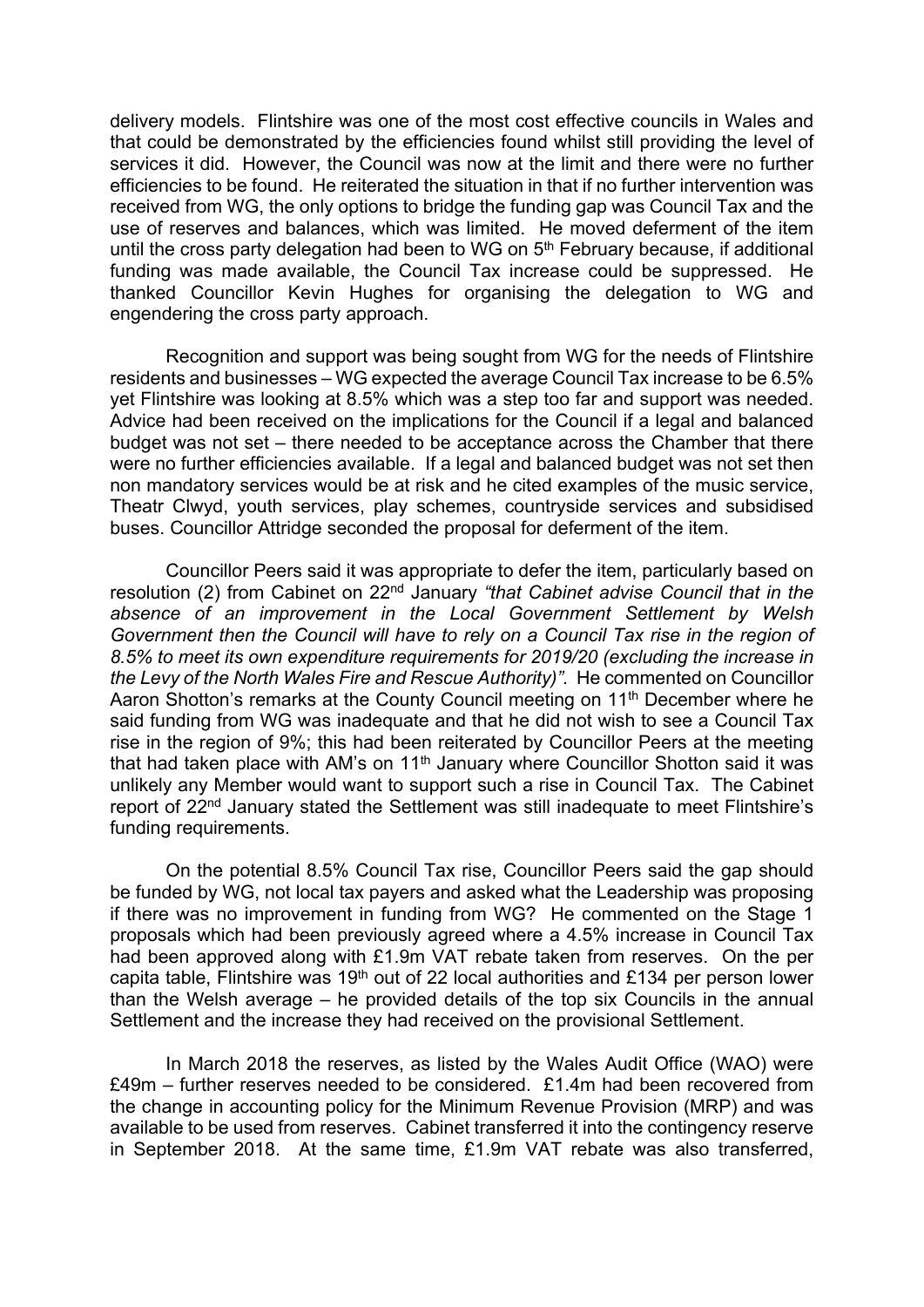intended to be used for the Medium Term Financial Strategy (MTFS) but was now being used to support Stage 1 of the budget.

A Treasury Management presentation had been delivered to Members that morning and £22.6m of Council finances had been invested and could be accessed from between 15 and 35 days. At that presentation Members were also informed that the debt was now £290m and he queried whether the consolidation of those debts could be looked into. Council expenditure for 2019/20 would need to be re-assessed to avoid an unacceptable Council Tax rise of 8.5%.

Councillor Richard Jones said at the last County Council meeting there was a consensus that Members did not want to see a Council Tax rise of over 5%. Based on a Council Tax rise being set at that level, he said that to avoid a reduction in services provided by the Council then the two remaining things to be considered were reserves and balances and corporate financing options. A letter had been received from Julie James AM and Rebecca Evans AM, as Cabinet Ministers, which stated there was no evidence Flintshire was disadvantaged by the Settlement formula – based on that he did not feel there was much chance that Flintshire would get additional funding following their visit to WG on 5<sup>th</sup> February.

Following a request from him at the budget meeting the previous year, officers established what part of earmarked reserves could be used to support schools and he wanted to do a similar thing this year. The estimated balance as at 1<sup>st</sup> April 2019 was detailed in the paperwork, with figures against specific earmarked reserves, which would not move within the financial year – he felt that was unacceptable and if it was felt at the beginning of the year that the balance would not move, it should not be included as an earmarked reserve and that it should be used; it totalled £1.318m.

In addition he suggested that capital receipts could be put into the revenue account through the Minimum Revenue Provision (MRP) charge, and not into the capital account. The MRP charge was estimated at approximately £4m and he felt there was an opportunity for some of the capital money to be utilised in that way. This was a corporate responsibility and would not affect services. He moved an amendment that the two options described by him be looked into by officers, which was seconded by Councillor Heesom.

The mover and the seconder of the original motion, Councillors Aaron Shotton and Attridge, accepted the amendment which then became the substantive motion.

The Corporate Finance Manager explained that the use of capital receipts for the revenue budget was not usually allowed. Contact would be made with Wales Audit Office (WAO) and details on that possibility would be provided to Members prior to the next County Council meeting on 19th February.

Councillor Chris Dolphin thanked Councillor Kevin Hughes for arranging the delegation visit to WG on  $5<sup>th</sup>$  February and said that an 8.5% Council Tax rise was unacceptable. He referred to the letter from Julie James AM who had held a meeting on the funding formula at which the Leader of the Council was present. There were no details contained within to say that there had been any opposition to the formula by those present – he queried whether the message on the formula being flawed was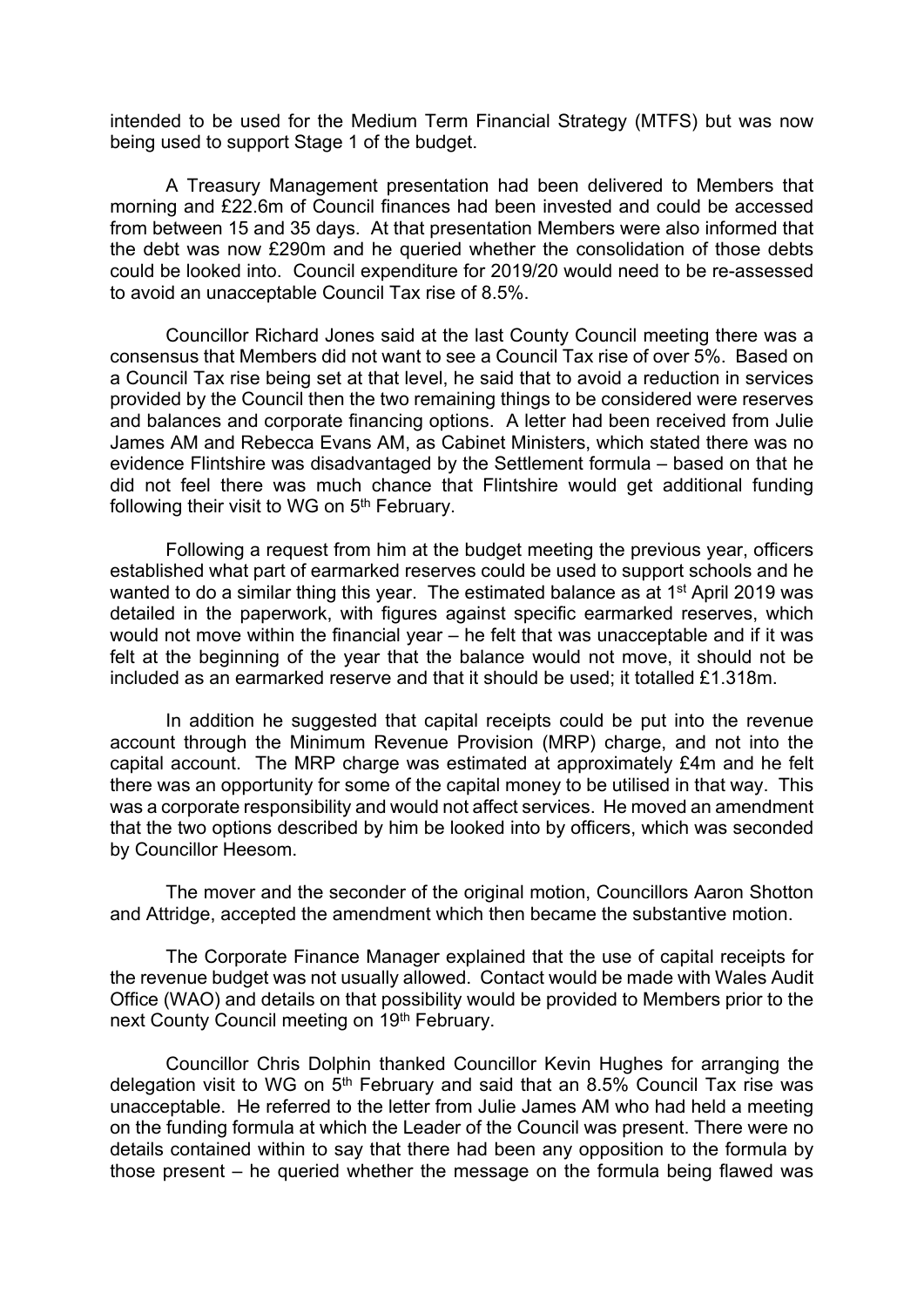reaching WG. He commented on the support always provided by the Liberal Democrat Group as they were supportive, whilst recognising that difficult decisions were needed to ensure that the Council Tax rise did not reach 8.5%; if cuts needed to be made he said Cabinet needed to take those decisions by looking at the non-mandatory services. He commented on the number of Household Recycling Centres in close proximity of one another and urged Cabinet Members and officers to be creative and look at all areas including this.

Councillor Heesom also did not support an 8.5% Council Tax increase and said the responsibility of the budget lay with the Leader and the Leadership of the Council. He praised the quality of the documents that had been provided to Members by officers which were articulate and of a high standard for which he was grateful. On reserves and balances he said there was a question on what actual reserves were available. He also made reference to the Treasury Management training that had taken place that morning where a discussion had taken place on reserves and cited £49m being available for the Council. There was also the issue of capital receipts which were a significant amount and were available for the purposes of balancing the budget.

This was an on-going issue with trying to balance the budget and he said the strategy needed to be re-thought in the future and it may be the case that nonmandatory services would need to be considered and he blamed the Leadership for the situation and not WG. On the prudent level of reserves outlined in the document, he said that further information was required as to how those amounts had been arrived at, which he felt were token sums, and requested those details in advance of the next meeting. He also commented that no scrutiny had ever taken place on the Central Loans and Investment Account and requested further information on that.

The Chief Executive said that the information and figures contained within the report were professional opinions based on detailed data which was available to Members.

In response to a question from Councillor Sharps on whether it was possible for housing bands to be re-evaluated, the Revenues Manager explained that it could not be done by Flintshire alone as a change would be required in primary law in Wales. The last evaluation of houses in Wales was carried out in 2005; the last one in England to be carried out was in 1993.

Councillor Kevin Hughes commented on the unfairness of children in Flintshire receiving less funding for education than other children across Wales. He also said he did not wish to see an 8.5% Council Tax rise however a budget did need to be set. He was pleased that a cross party delegation was going to WG on 5<sup>th</sup> February which showed a united front from Flintshire County Council and he urged all Members to work together for the benefit of the local residents in the County.

Councillor Brown said she had also attended the Treasury Management training that morning. On the Capital Programme the code said it should be affordable in terms of Council Tax levels. She said Members needed to see the Capital Programme with every item within so that it could be re-evaluated either at the next meeting on  $19<sup>th</sup>$ February or sooner, as a proposed rise in Council Tax of 8.5% was not acceptable and it was not the responsibility of the residents to fund the gap. She also commented on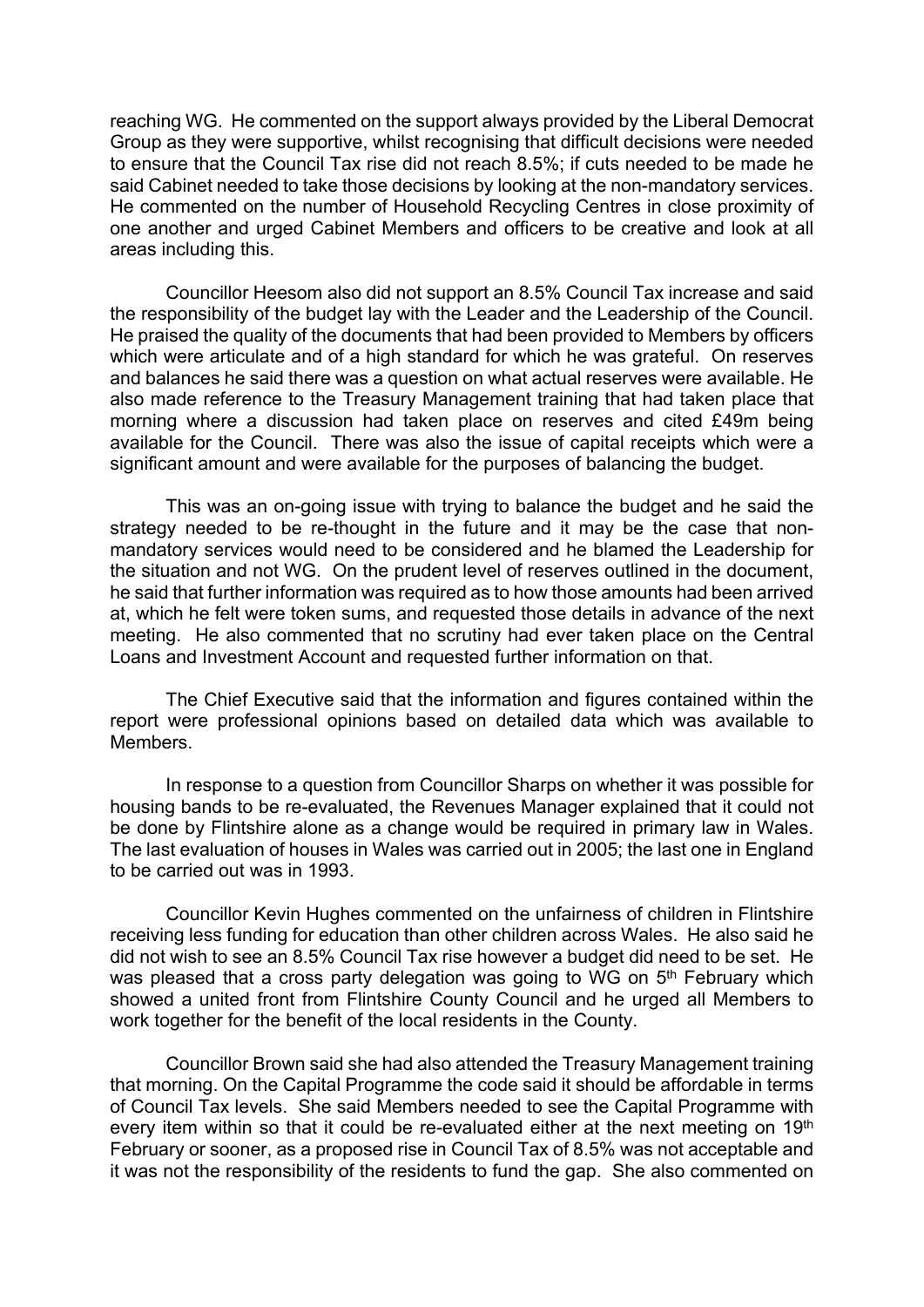the rise in rent arrears and the increases in numbers of people relying on food banks. The Chief Executive explained that a report on the Capital Programme would be reported to Council on 19th February and said that the Programme contained the longer term plans. He said Members needed to be mindful of what was in the longer term Capital Programme that did not require a commitment from the 2019/20 budget as it was a rolling programme over a number of years – the usual report could possibly be extended to include the longer term plan including the burden that could be placed on revenue.

Councillor Gay proposed that the £1.4m recovered from the change in accounting policy in the MRP be used to help bridge the gap. The Chief Executive explained that given the amendment that had been proposed by Councillor Richard Jones and now formed part of the substantive motion, Members would need the advice of officers in taking reserves and balances into account. An agreement would be needed by Council that there was sufficient remaining to meet all of the risks – he suggested that her proposal was therefore not valid as it was being taken out of sync; the whole of the reserves package needed to be looked at and Members would need to make a decision, on 19<sup>th</sup> February, based on risk. This was accepted by Councillor Gay.

Councillor Bithell provided details of the agreed Police and Crime Commissioner precept which had been agreed earlier that week and said the passporting of taxes onto residents could not continue and it bore no resemblance to income. Councillors Woolley and Ellis also concurred that an increase of 8.5% was not acceptable, particularly when the precepts for the North Wales Fire and Rescue Authority, the Police and Crime Commissioner and the Town and Community Council precepts were added. The Chief Executive said given the requests for further information a briefing for Members would be arranged prior to the meeting on 19<sup>th</sup> February.

The Corporate Finance Manager said reference had been made to reserves of £49m and he explained that it was comprised of a number of elements such a capital receipts and reserves, HRA and the earmarked reserves - the actual usable reserves was £5.8m as outlined in the report. On Treasury Management he said it was important not to confuse the availability of cash on a temporary basis with reserves, citing when the RSG was received compared to when the payroll system ran. Debt rescheduling was also looked at on a regular basis and was scrutinised by the Audit Committee.

The Chief Executive said nobody was making light of a potential 8.5% Council Tax rise but it was the primary role of officers to advice Members to help them inform a view to be able to approve a balanced budget within the limitations available. On the delegates visit to WG, he said there was no history of any package being offered to individual Councils. On the funding formula, he said the view of officers was different to that of WG; the formula had been contested over the years but had never been part of a formal consultation or vote and had not been reviewed for around 20 years. The Council believed the balance between rurality, deprivation and population was imbalanced. He referred to a previous debate in the Chamber on the information from the Local Government Commissioner for Finance in 2016. The Commission had recommended in its final report that (1) a freeze be applied to demographic led changes on the funding formula as it stood (which would have meant Flintshire would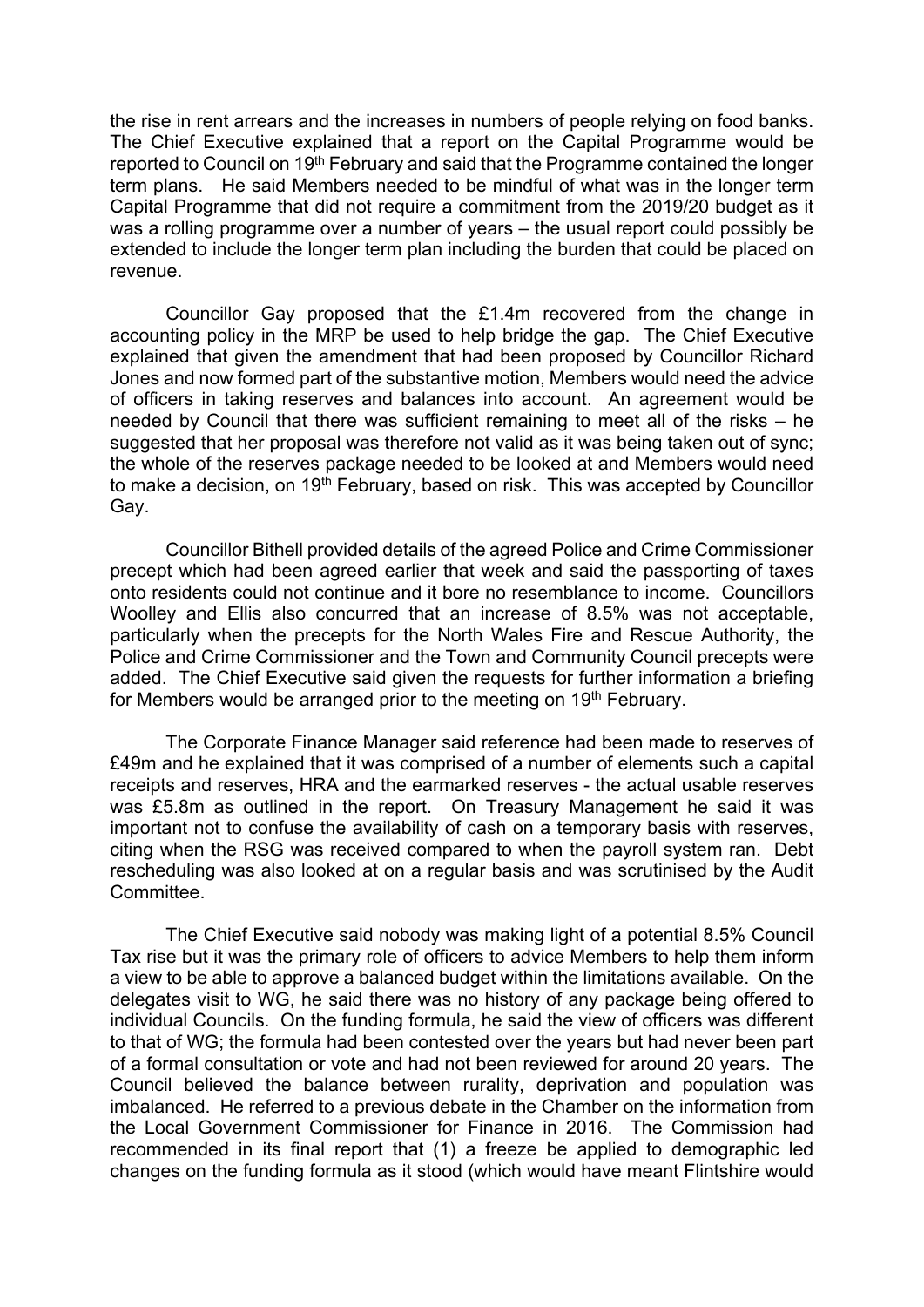not have been on the funding floor this year); and (2) a full review of the funding formula be undertaken as it was dated.

As well as setting a budget for 2019/20, it was also important to look beyond that year and, as an illustration, if the Council was to use an extra £1.3m of reserves this year, that would result in the equivalent of 4.5% Council Tax the following year required just to bridge the gap for the funding used from reserves in the absence of any other funding solution to replace them. On capital receipts there was a diminishing number remaining – the Capital Programme was heavily subsidised for things in urgent need. On the comments made by Councillor Dolphin, he said there was nothing left to offer of scale on services which had been accepted at all of the Overview and Scrutiny Committees. If jobs were removed that would result in services being withdrawn or closed. The teacher pension issue was a huge risk to the Council and if the Council had to take half of that funding responsibility it could 'sink' the Council's budget without the recommended reserves in place.

Councillor Aaron Shotton, in summing up, explained that, as outlined in the Constitution and as explained by the Chief Officer (Governance) at the outset, the budget was not the responsibility of the Leader but of the Council as a collective, based on a recommendation from Cabinet. He was not proposing an 8.5% Council Tax increase. However, Cabinet had recognised that, following officer advice, the only option to achieve a legal and balanced budget was by setting a Council Tax of 8.5% to bridge the gap if there was no intervention from WG.

Councillor Chris Dolphin had suggested that further cuts be made to services, he said he would not be proposing any further cuts to services which was based on the advice from professional officers and each Overview and Scrutiny Committee. On the letter from the Minister he believed it was used within a press release by an Assembly Member which was unfortunate as it mis-represented Flintshire's case. The Council had never asked for an immediate review of the funding formula as it was recognised that it would take time and would not address the situation the Council faced now. What was being asked for was recognition of how the funding formula did not meet the Council's needs. He provided assurance that he constantly raised the issue at WLGA meetings. He welcomed the amendment from Councillor Jones but asked Members to be mindful that if it was legal to use capital receipts to substitute revenue funding it would result in investments possibly not starting or continuing, such as Castell Alun High School, Ysgol Glan Aber and Marleyfield Care Home. On the use of any further reserves, the Cabinet took the advice from professional offices which was detailed in the report which was based on risk.

# **RESOLVED:**

- (a) That a decision on the budget be deferred for Council to engage with Welsh Government – through a cross-party delegation – for an improved Local Government Settlement, in order to suppress Council Tax rises in Flintshire and across Wales, by specifically increasing recurring funding for schools and children's services;
- (b) That officers look into the possibility of utilising earmarked reserves that were not protected in 2018/19, to be used in 2019/20, totalling £1.3m;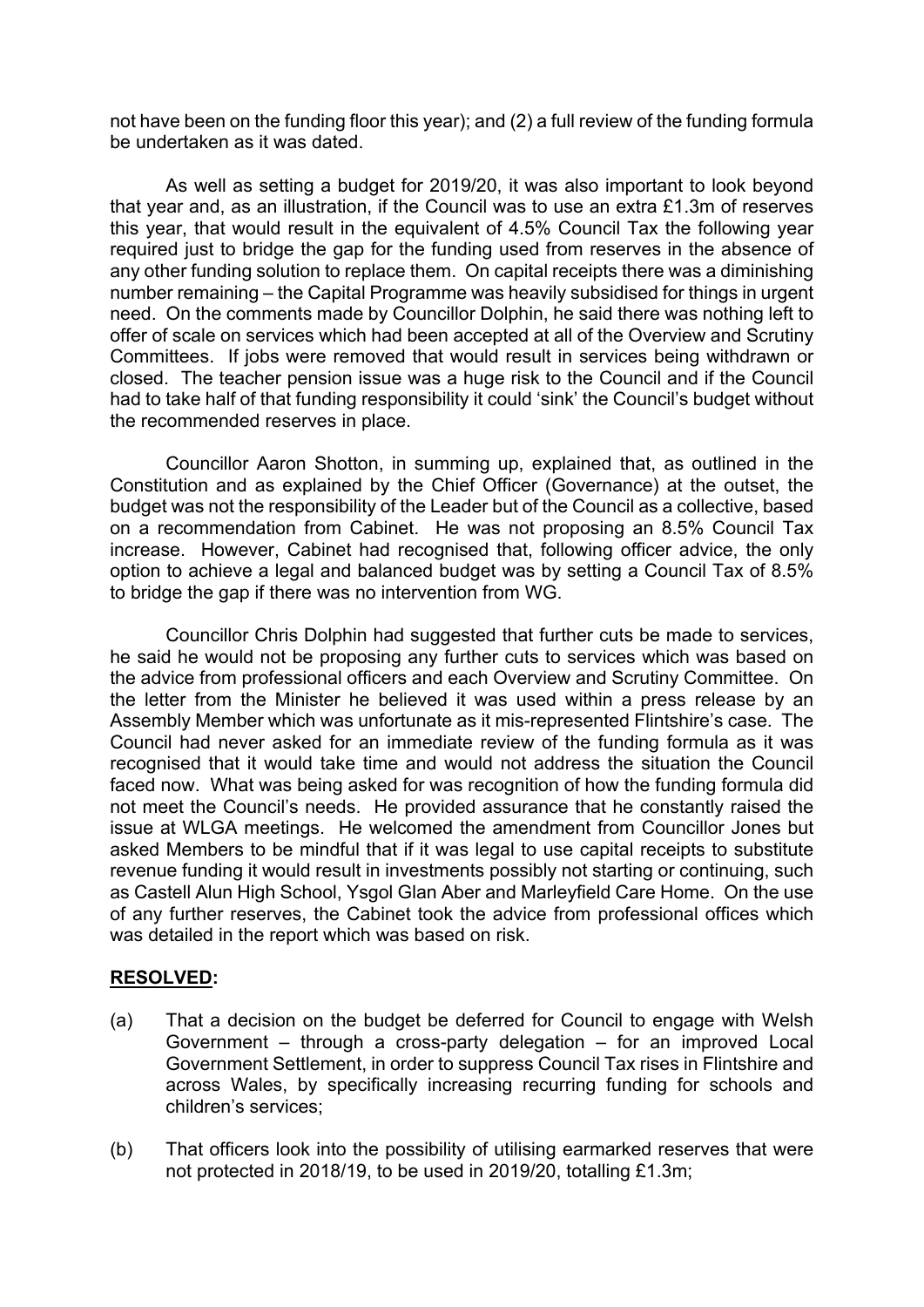- (c) That officers look into the possibility of capital receipts being utilised to fund the Minimum Revenue Provision charge to release revenue funding; and
- (d) That requests for further information would be dealt with at a briefing for Members which would be arranged prior to the County Council meeting on 19th February.

### **90. FLINTSHIRE ELECTORAL REVIEW**

The Democratic Services Manager introduced the Flintshire Electoral Review report. The appendix to the report outlined the proposals to be submitted to the Local Democracy and Boundary Commission for Wales (LDBCW) based on the extensive work undertaken with Members.

The Chief Executive explained the colour coding in the appendix, and said if Members agreed that the document captured the suggestions made by them then it would be sent to the Commission. The colour coding was:

- Green proposals where there was agreement and it was within a variance of 25% of the proposed County average;
- Amber proposals where there was some disagreement but it was a 'favoured' option and it was within a variance of 25% of the proposed County average; and
- Red proposals where there was no agreement or the proposals was not compliant as it was not within a variation of 25% of the County average.

Following a number of comments and suggestions from Members, it was agreed that the document would clearly show which options related to which colour where more than one option was shown.

Councillor Richard Lloyd felt the document should include reference to single Member electoral wards.

Following a question from Councillor Brown the Chief Executive said the Boundary Commission could be asked how much the review had cost.

The Commission would now prepare Draft Proposals for the electoral arrangements for the County of Flintshire which would be published in Autumn 2019 – a 12 week consultation period would then follow. At Stage Three the Commission would prepare a Final Proposals Report which would be submitted to Welsh Government in 2020 along with those for all other Councils in Wales.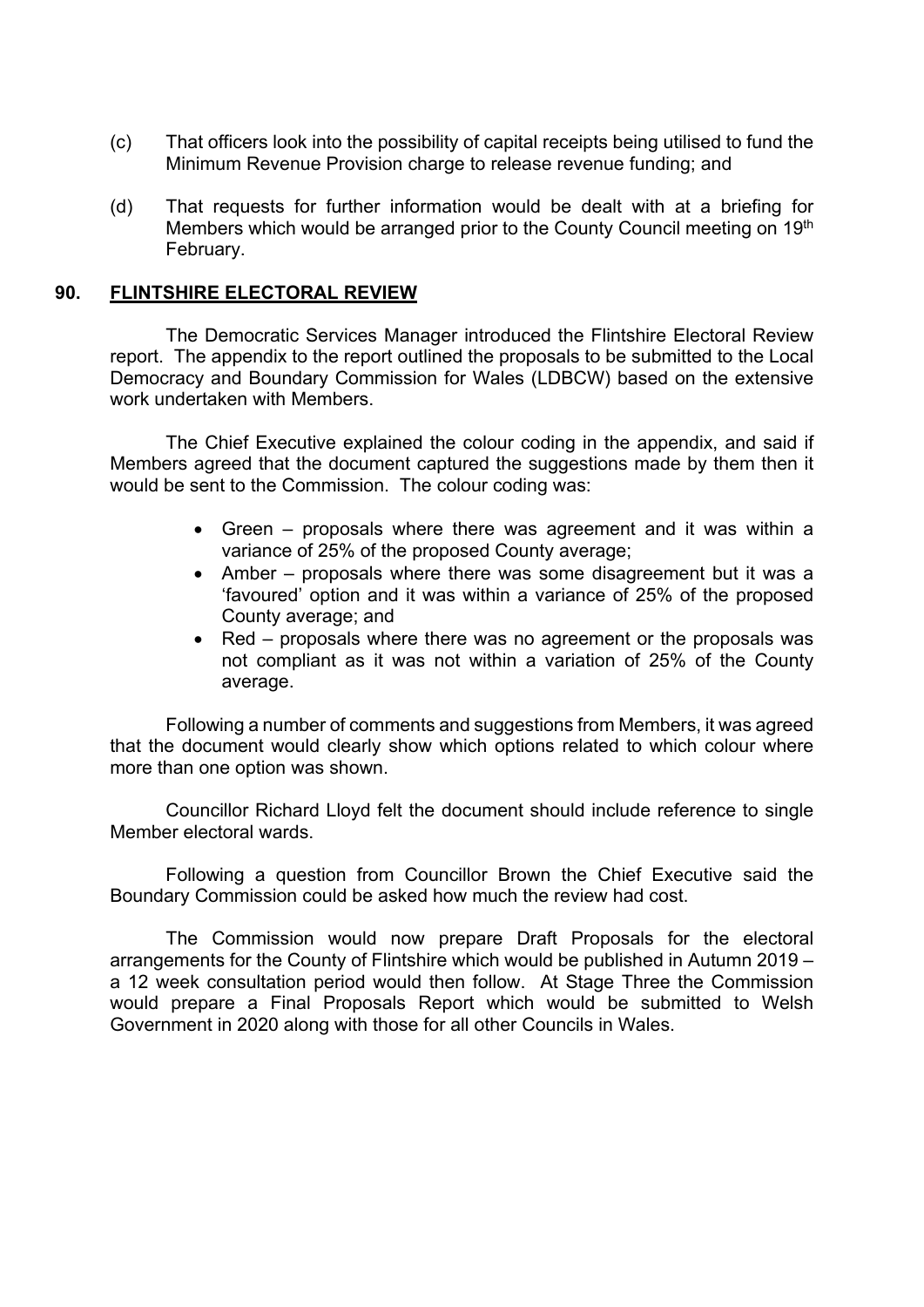# **RESOLVED:**

- (a) That the proposals be submitted to the Local Democracy and Boundary Commission for Wales with the document clearly showing which colour relates to which option; and
- (b) That the Council provide background information to the Local Democracy and Boundary Commission for Wales in support of the positive proposals included in the appendix and, in the case of those areas where no compliant proposal was made, the full set of options considered by Members.

# **91. WHITE PAPER: REFORM OF FIRE AND RESCUE AUTHORITIES IN WALES**

The Chief Executive introduced the White Paper: *Reform of Fire and Rescue Authorities in Wales* report which provided details of the proposed changes to the governance and membership of fire and rescue authorities, and their relationship with constituent local authorities in budget-setting.

The Council had not expressed any concerns over the governance of the North Wales Fire and Rescue Authority and had been satisfied that the Authority had fully engaged the Council, as a constituent local authority, in consultations on its key strategies and its budget strategy. The responses to the consultation questions within the White Paper were appended to the report.

Councillor Owen Thomas said he had been a member of the North Wales Fire and Rescue Authority for seven years and it was a very efficient organisation despite having cuts to their budget year on year. He commented on initiatives undertaken by the service to help achieve efficiencies such as smoke alarms being installed in homes as a preventative measure and the closure of some fire stations. He did not support the White Paper. Councillor Paul Shotton said fire fighters deserved the continued support of the authority and he fully supported the Council's response.

The Chairman commented on his employment in the Fire Service and said funding for the service should be from Central Government, as it should for the Police.

# **RESOLVED:**

That the draft responses to the questions in appendix 2 be endorsed as the formal Flintshire response to the *Reform of Fire and Rescue Services in Wales* White Paper.

#### **92. PAY POLICY STATEMENT**

The Chief Executive introduced the Pay Policy Statement report and explained that all local authorities were required to publish a Pay Policy Statement annually. This was the seventh annual statement published by the Council.

The Senior Manager of Human Resources and Organisational Development said the latest Equal Pay Audit was appended to the report for information.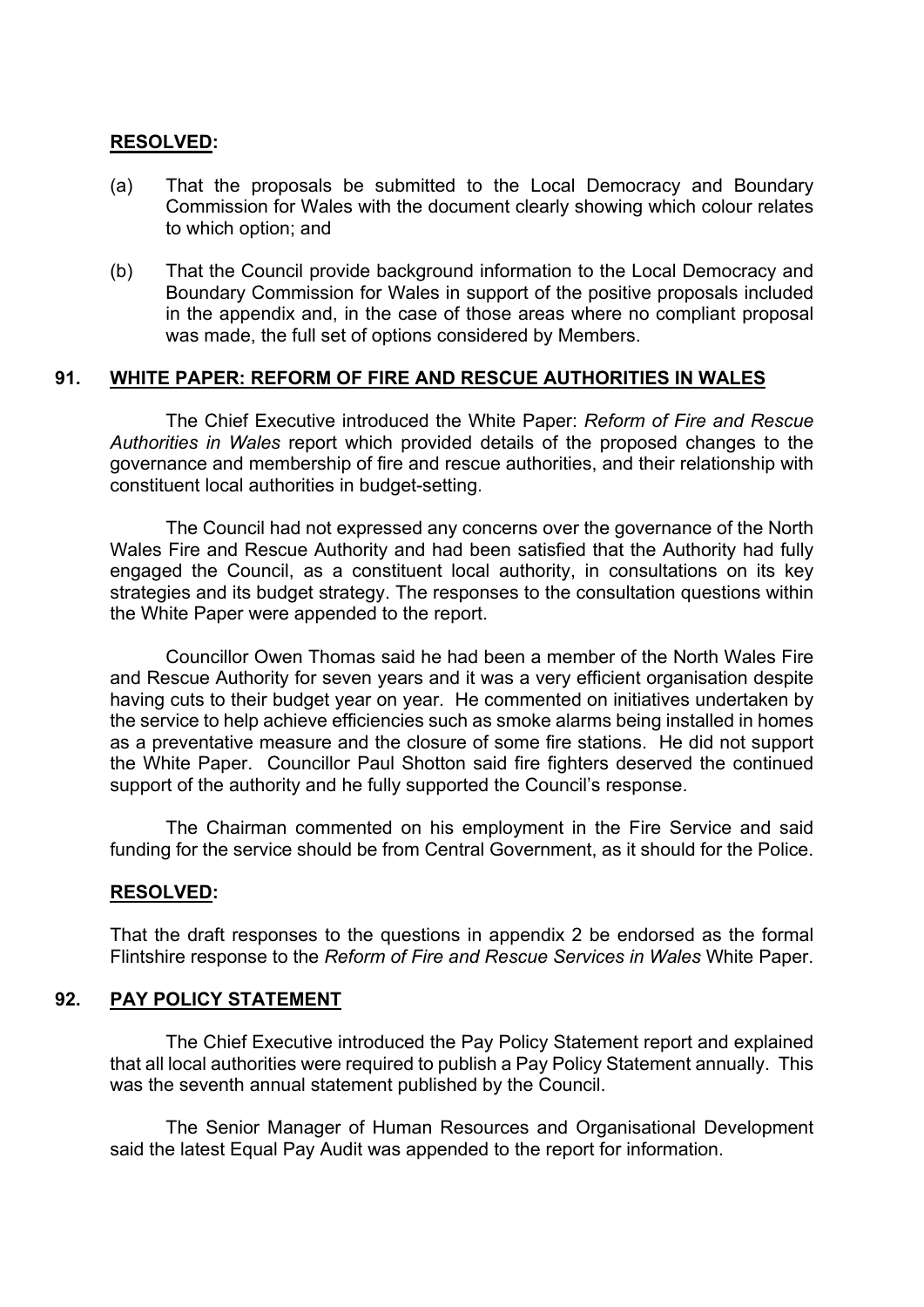The Pay Policy Statement formed a key component of the organisation's approach to managing its workforce in general and, in particular, reward and recognition which was one of the five strategic priorities of the People Strategy 2016- 19.

Sections subject to amendment during the course of the year were:

- Section 6 the Government had for some time been planning to implement a cap on Public Sector exit payments of £95,000 and a process of recovery of Chief Officer exit payments where certain conditions applied. Any changes would be effected by the Enterprise Act 2016. The Act gave powers to Welsh Ministers to 'relax' any regulations made. At the time of writing the report draft regulations were awaited to be consulted upon which would then give any powers to Welsh Ministers to determine the approach in Wales; and
- Section 11 one agreement had been reached on a new pay policy.

# **RESOLVED:**

That the Pay Policy Statement for 2019/20 be approved, and the latest Equal Pay Audit be noted.

# **93. ARMED FORCES COVENANT ANNUAL REPORT APRIL 2017 – DECEMBER 2018**

The Chief Executive introduced the Armed Forces Covenant Annual Report April 2017 – December 2018 report which was the second Annual Report of Flintshire County Council's Armed Forces Covenant.

The Corporate Business and Communications Officer explained that the Armed Forces Covenant aimed to recognise the sacrifices made by the Armed Forces community within the County and helped provide support for them and their families to ensure that they did not face disadvantage because of military service.

Councillor Dunbobbin, as the Council's Armed Forces Champion and Chair of the multi-agency steering group, paid tribute to the work of everybody involved and moved the report.

Councillor Peers thanked Councillor Dunbobbin and the steering group for the dedication of commemorative stones for two people from Flintshire who were awarded the Victoria Cross (V.C.) for their gallantry during World War One – Frederick Birks V.C. from Buckley and Harry Weale V.C. from Shotton.

The Chief Executive suggested that a report be submitted to a future meeting of County Council when the Gold Award was achieved which was supported.